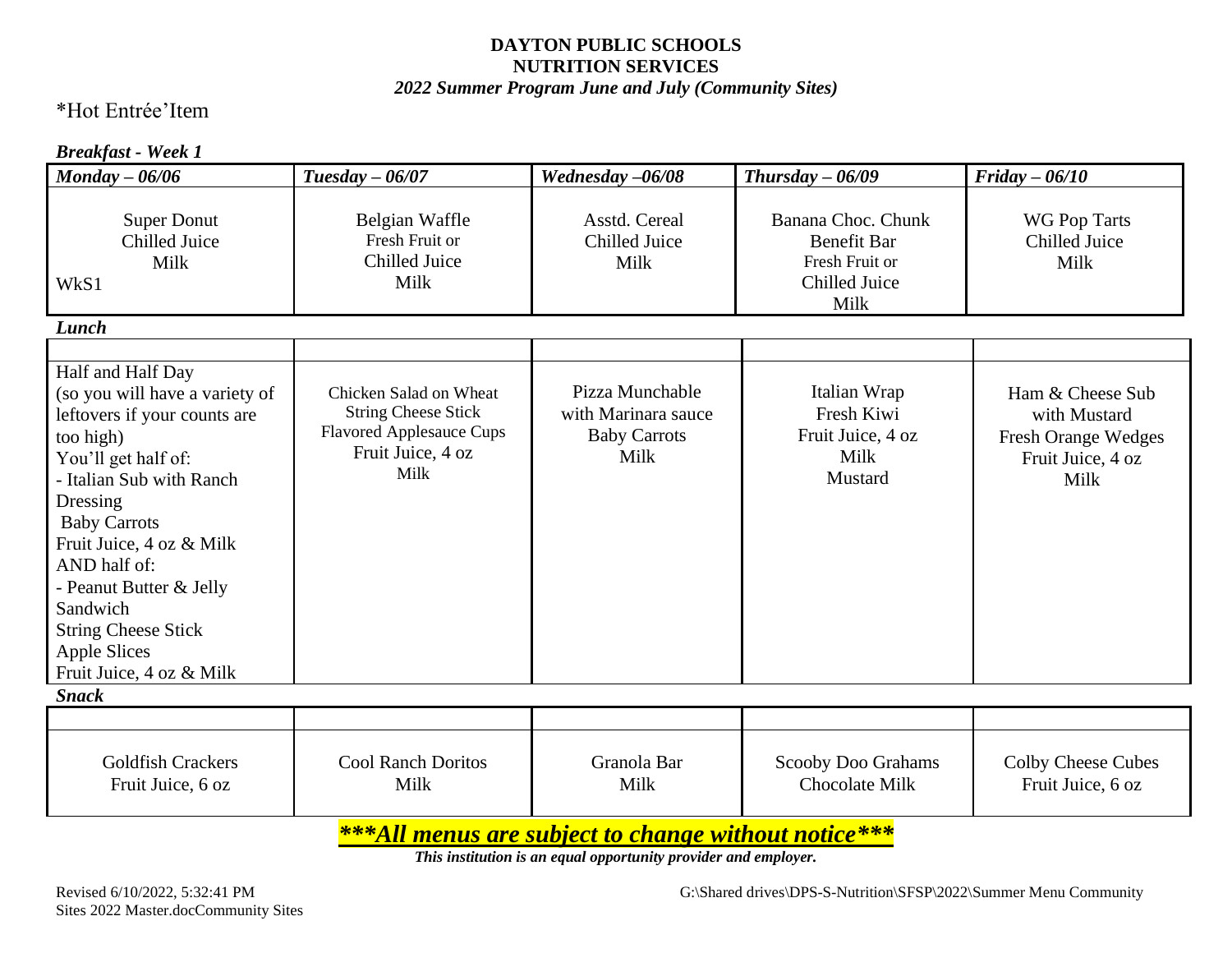#### *2022 Summer Program June and July (Community Sites)*

## \*Hot Entrée'Item

#### *Breakfast – Week 2*

| $\textit{Monday} - 06/13$                                                                     | Tuesday $-06/14$                                                   | Wednesday $-06/15$                                                                 | Thursday $-06/16$                                             | $Friday - 06/17$                                                                    |
|-----------------------------------------------------------------------------------------------|--------------------------------------------------------------------|------------------------------------------------------------------------------------|---------------------------------------------------------------|-------------------------------------------------------------------------------------|
| <b>WG Pancakes</b><br>Chilled Juice<br>Milk<br>WkS2                                           | <b>Blueberry Muffin</b><br>Fresh Fruit or<br>Chilled Juice<br>Milk | <b>Assorted Cereal</b><br>Chilled Juice<br>Milk                                    | <b>Super Donut</b><br>Fresh Fruit or<br>Chilled Juice<br>Milk | Yogurt & Graham<br>Crackers<br>Chilled Juice<br>Milk                                |
| Lunch                                                                                         |                                                                    |                                                                                    |                                                               |                                                                                     |
| Peanut Butter & Jelly<br>Colby Cheese Cubes<br><b>Fresh Pear</b><br>Fruit Juice, 4 oz<br>Milk | <i>*Cheese Pizza</i><br>Fresh Apple<br>Fruit Juice, 4 oz<br>Milk   | *Cheesy Pull Apart<br><b>Bread</b><br>Marinara Cup<br><b>Orange Wedges</b><br>Milk | Nacho Meal<br>with Salsa Cup<br>Apple Slices<br>Milk          | Turkey and Cheese on<br>Bun<br>w/Ranch<br>Potato Chips<br>Fruit Juice, 4 oz<br>Milk |
| <b>Snack</b>                                                                                  |                                                                    |                                                                                    |                                                               |                                                                                     |
|                                                                                               |                                                                    |                                                                                    |                                                               |                                                                                     |
| Heartzels<br>Milk                                                                             | <b>String Cheese Stick</b><br>Fruit Juice, 6 oz                    | Doritos<br>Milk                                                                    | <b>Cheese Crackers</b><br>Fruit Juice, 6 oz                   | Fresh Apple<br>Milk                                                                 |

*\*\*\*All menus are subject to change without notice\*\*\**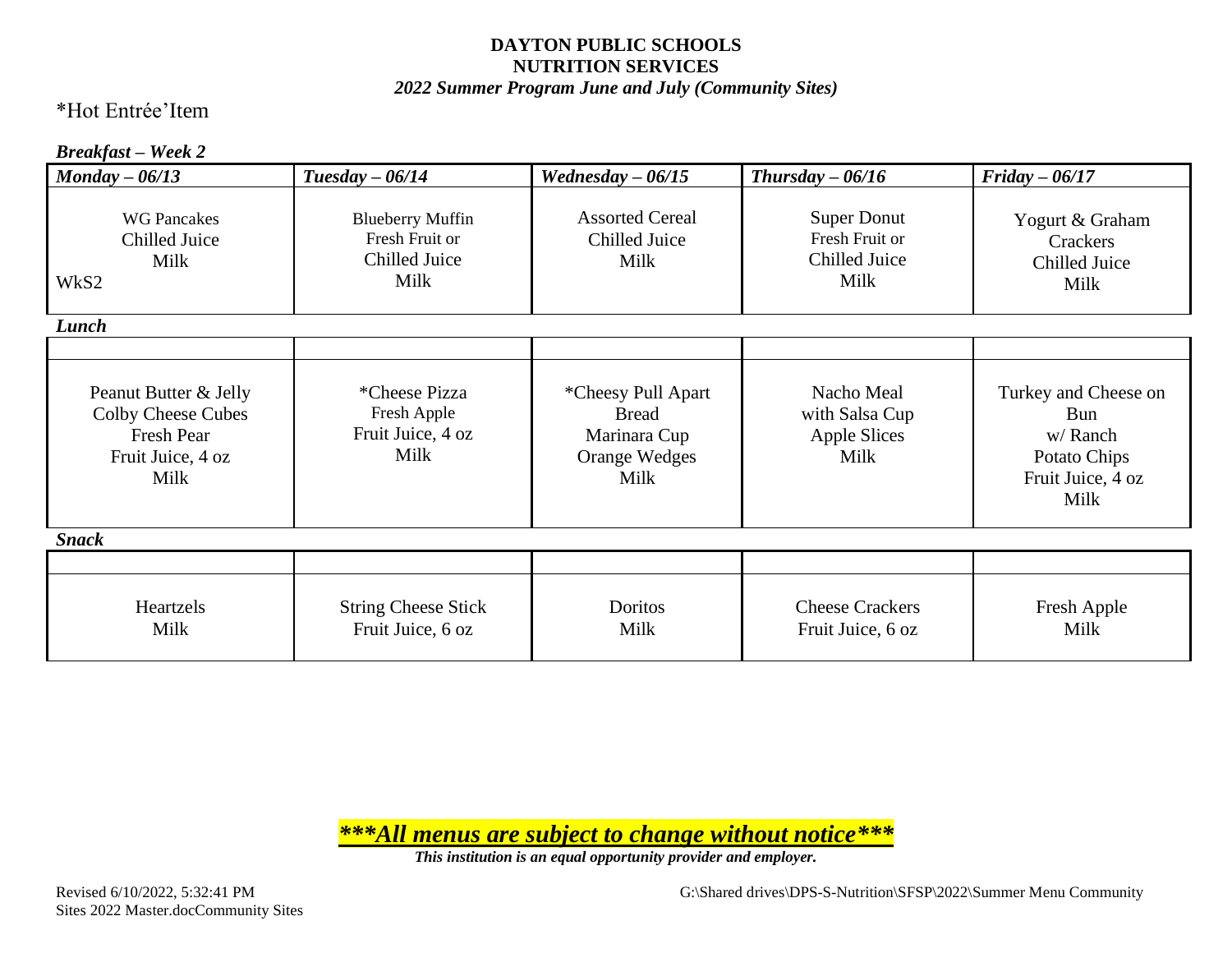#### *2022 Summer Program June and July (Community Sites)*

## \*Hot Entrée'Item

#### *Breakfast – Week 3*

| $Moday - 06/20$                | $Tuesday - 06/21$                                                 | Wednesday $-06/22$                    | $Thursday - 06/23$                                            | $Friday - 06/24$                                                    |
|--------------------------------|-------------------------------------------------------------------|---------------------------------------|---------------------------------------------------------------|---------------------------------------------------------------------|
| <b>Holiday-District Closed</b> | <b>Assorted Cereal</b><br>Fresh Fruit or<br>Chilled Juice<br>Milk | Banana Bread<br>Chilled Juice<br>Milk | <b>Super Donut</b><br>Fresh Fruit or<br>Chilled Juice<br>Milk | Cinnamon Toast<br><b>Crunch Cereal Bar</b><br>Chilled Juice<br>Milk |

| Lunch                          |                                                                                |                                                                     |                                                                 |                                                                                     |
|--------------------------------|--------------------------------------------------------------------------------|---------------------------------------------------------------------|-----------------------------------------------------------------|-------------------------------------------------------------------------------------|
|                                |                                                                                |                                                                     |                                                                 |                                                                                     |
| <b>Holiday-District Closed</b> | <i>*Cheese Pizza</i><br>Baby Carrots with Lite<br>Ranch<br>Fruit Juice<br>Milk | Italian Sub with Ranch<br>Plums<br>Dragon Fruit Juice, 4 oz<br>Milk | *Walking Tacos<br>Watermelon Wedge<br>Fruit Juice, 4 oz<br>Milk | Turkey and Cheese on<br>Bun<br>Flavored Applesauce Cup<br>Fruit Juice, 4 oz<br>Milk |

| Snack |
|-------|
|-------|

| onach                          |                                         |                                 |                         |                              |
|--------------------------------|-----------------------------------------|---------------------------------|-------------------------|------------------------------|
|                                |                                         |                                 |                         |                              |
| <b>Holiday-District Closed</b> | Colby Cheese Stick<br>Fruit Juice, 6 oz | <b>Blueberry Muffin</b><br>Milk | Chocolate Gripz<br>Milk | <b>Baked Cheetos</b><br>Milk |

*\*\*\*All menus are subject to change without notice\*\*\**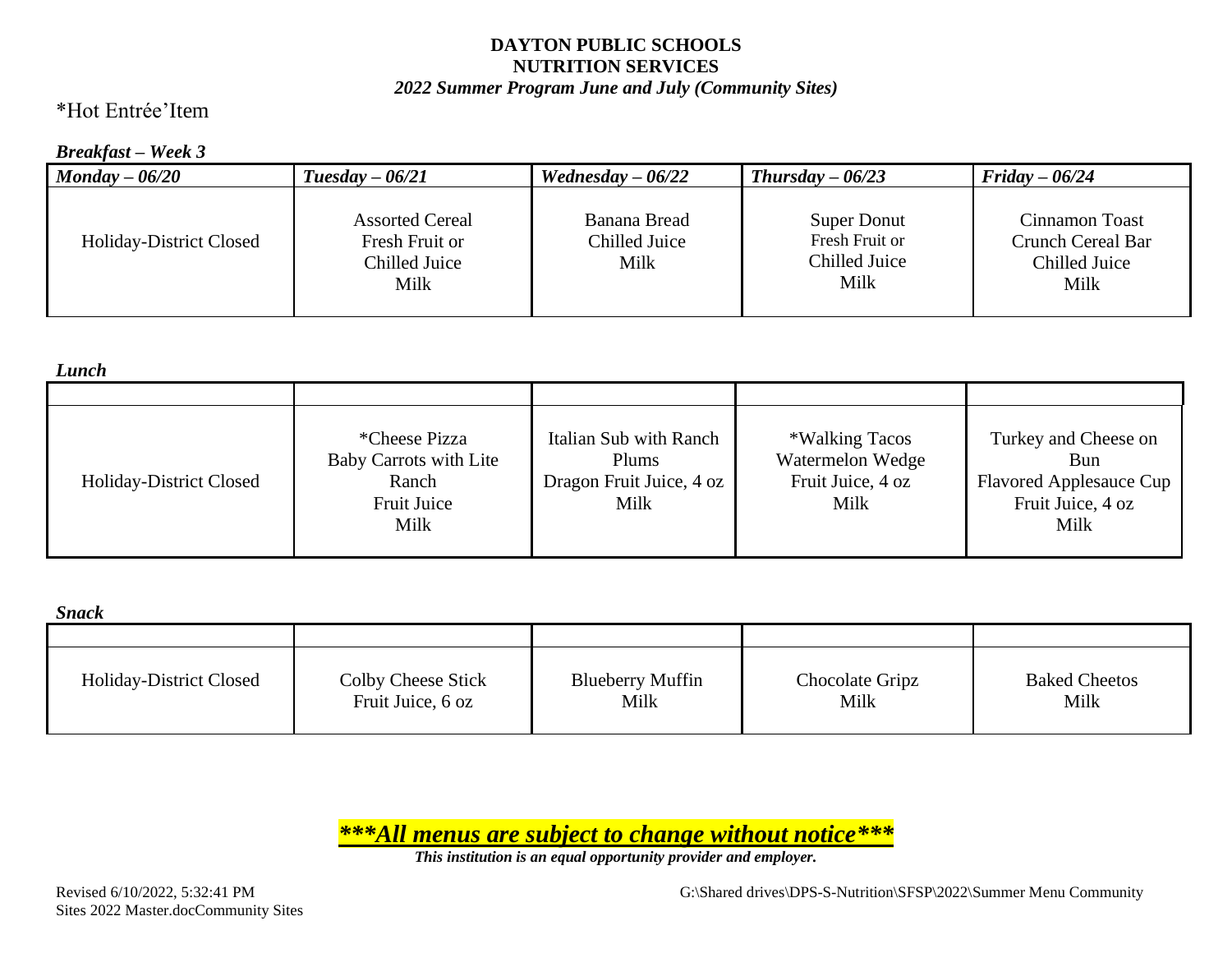#### *2022 Summer Program June and July (Community Sites)*

### \*Hot Entrée'Item

#### *Breakfast - Week 1*

| $\boldsymbol{M}$ onday – 06/27                                                                                             | $Tuesday - 06/28$                                                | Wednesday -06/29                                                                                                     | $Thursday - 06/30$                                                                  | $Friday - 07/01$                                                                            |
|----------------------------------------------------------------------------------------------------------------------------|------------------------------------------------------------------|----------------------------------------------------------------------------------------------------------------------|-------------------------------------------------------------------------------------|---------------------------------------------------------------------------------------------|
| <b>Super Donut</b><br>Chilled Juice<br>Milk<br>WkS1                                                                        | Belgian Waffle<br>Fresh Fruit or<br><b>Chilled Juice</b><br>Milk | Asstd. Cereal<br>Chilled Juice<br>Milk                                                                               | Banana Choc. Chunk<br><b>Benefit Bar</b><br>Fresh Fruit or<br>Chilled Juice<br>Milk | <b>WG Pop Tarts</b><br>Chilled Juice<br>Milk                                                |
| Lunch                                                                                                                      |                                                                  |                                                                                                                      |                                                                                     |                                                                                             |
| <b>Italian Sub with Ranch</b><br>Dressing<br><b>String Cheese Stick</b><br><b>Apple Slices</b><br>Fruit Juice, 4 oz & Milk | <i>*Cheese Pizza</i><br>Fresh Apple<br>Fruit Juice, 4 oz<br>Milk | Chicken Salad on Wheat<br><b>String Cheese Stick</b><br><b>Flavored Applesauce Cups</b><br>Fruit Juice, 4 oz<br>Milk | *Pizza Sub<br>Fresh Kiwi<br>Fruit Juice, 4 oz<br>Milk<br>Mustard                    | Ham & Cheese Sub<br>with Mustard<br><b>Fresh Orange Wedges</b><br>Fruit Juice, 4 oz<br>Milk |
| <b>Snack</b>                                                                                                               |                                                                  |                                                                                                                      |                                                                                     |                                                                                             |
|                                                                                                                            |                                                                  |                                                                                                                      |                                                                                     |                                                                                             |
| <b>Goldfish Crackers</b><br>Fruit Juice, 6 oz                                                                              | <b>Cool Ranch Doritos</b><br>Milk                                | Granola Bar<br>Milk                                                                                                  | Scooby Doo Grahams<br>Chocolate Milk                                                | <b>Colby Cheese Cubes</b><br>Fruit Juice, 6 oz                                              |

*\*\*\*All menus are subject to change without notice\*\*\**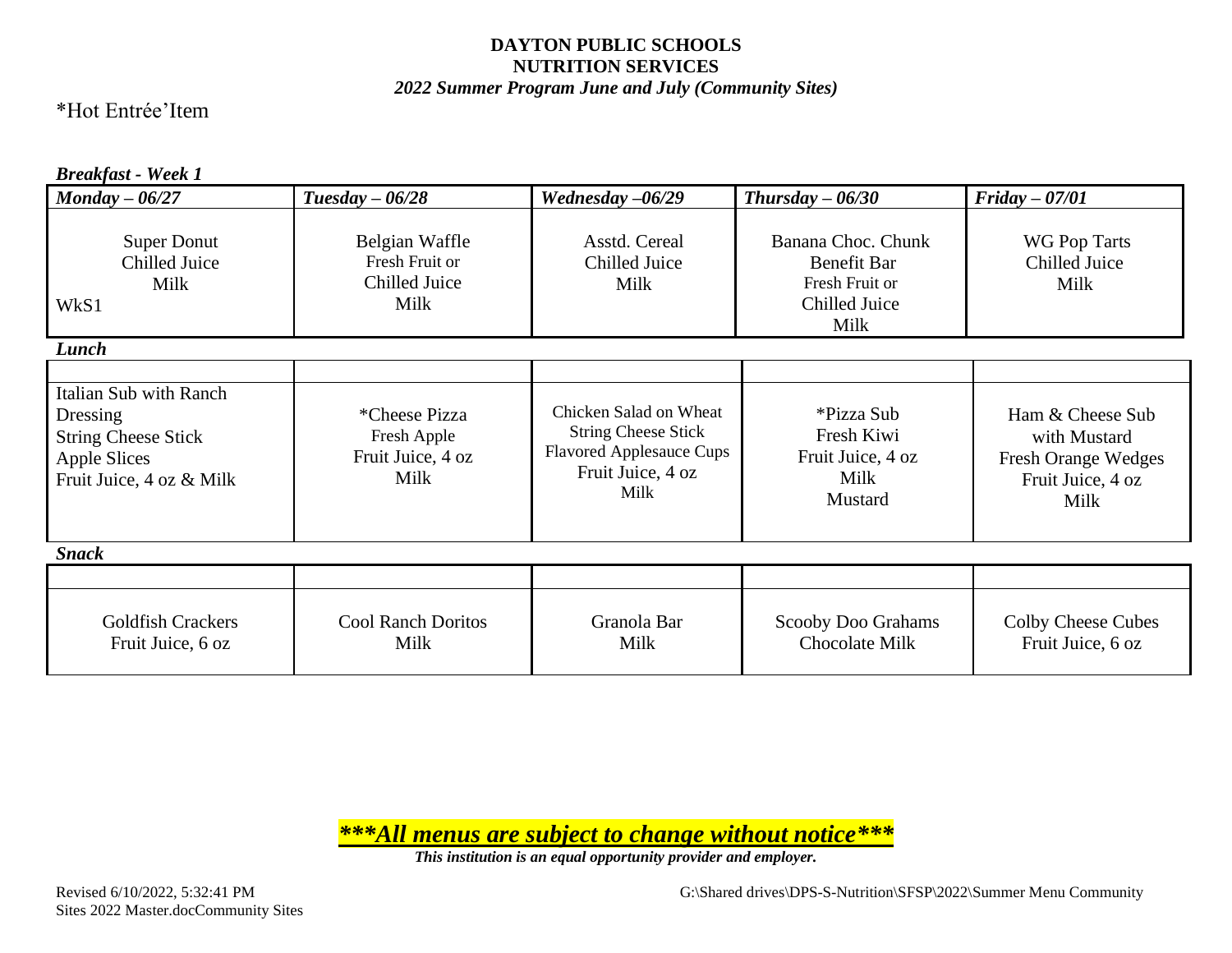#### *2022 Summer Program June and July (Community Sites)*

## \*Hot Entrée'Item

#### *Breakfast – Week 2*

| $\textit{Monday} - 07/04$ | $Tuesday - 07/05$                                                     | Wednesday $-07/06$                                                                 | Thursday $-07/07$                                             | $Friday - 07/08$                                                                    |
|---------------------------|-----------------------------------------------------------------------|------------------------------------------------------------------------------------|---------------------------------------------------------------|-------------------------------------------------------------------------------------|
| Holiday-District Closed   | <b>Blueberry Muffin</b><br>Fresh Fruit or<br>Chilled Juice<br>Milk    | <b>Assorted Cereal</b><br>Chilled Juice<br>Milk                                    | <b>Super Donut</b><br>Fresh Fruit or<br>Chilled Juice<br>Milk | Yogurt & Graham<br>Crackers<br>Chilled Juice<br>Milk                                |
| Lunch                     |                                                                       |                                                                                    |                                                               |                                                                                     |
|                           |                                                                       |                                                                                    |                                                               |                                                                                     |
| Holiday-District Closed   | Pizza Munchable<br>with Marinara sauce<br><b>Baby Carrots</b><br>Milk | *Cheesy Pull Apart<br><b>Bread</b><br>Marinara Cup<br><b>Orange Wedges</b><br>Milk | Nacho Meal<br>with Salsa Cup<br><b>Apple Slices</b><br>Milk   | Turkey and Cheese on<br>Bun<br>w/Ranch<br>Potato Chips<br>Fruit Juice, 4 oz<br>Milk |
| <b>Snack</b>              |                                                                       |                                                                                    |                                                               |                                                                                     |
|                           |                                                                       |                                                                                    |                                                               |                                                                                     |
| Holiday-District Closed   | <b>String Cheese Stick</b><br>Fruit Juice, 6 oz                       | Doritos<br>Milk                                                                    | <b>Cheese Crackers</b><br>Fruit Juice, 6 oz                   | Fresh Apple<br>Milk                                                                 |

*\*\*\*All menus are subject to change without notice\*\*\**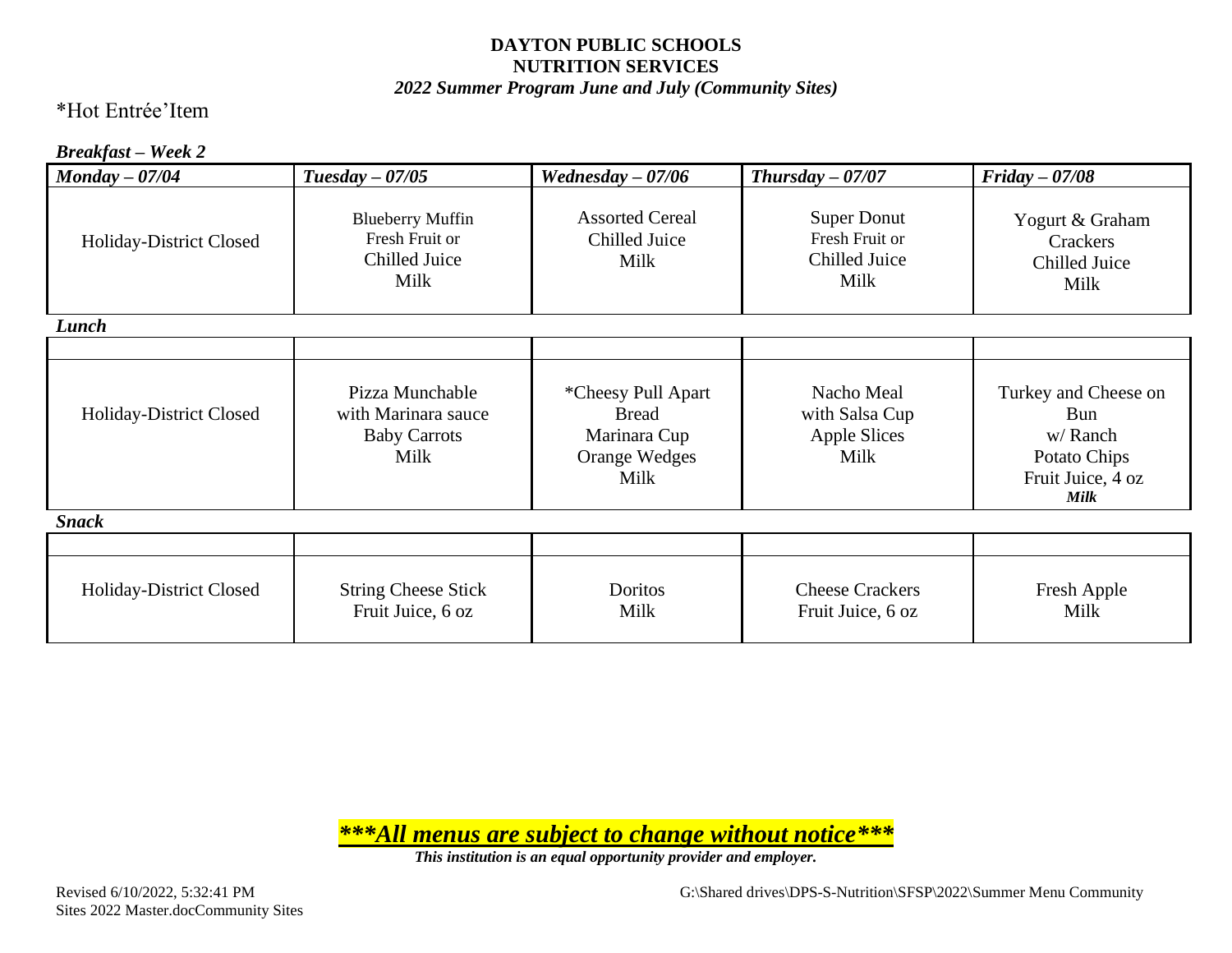#### *2022 Summer Program June and July (Community Sites)*

\*Hot Entrée'Item

#### *Breakfast – Week 3*

| $Monday - 7/11$                                      | $Tuesday-7/12$                                                    | Wednesday $-7/13$                     | $Thursday - 7/14$                                      | $Friday - 7/15$                                                     |
|------------------------------------------------------|-------------------------------------------------------------------|---------------------------------------|--------------------------------------------------------|---------------------------------------------------------------------|
| <b>WG Pop Tarts</b><br>Chilled Juice<br>Milk<br>WkS3 | <b>Assorted Cereal</b><br>Fresh Fruit or<br>Chilled Juice<br>Milk | Banana Bread<br>Chilled Juice<br>Milk | Super Donut<br>Fresh Fruit or<br>Chilled Juice<br>Milk | Cinnamon Toast<br><b>Crunch Cereal Bar</b><br>Chilled Juice<br>Milk |

| Lunch                                                                                            |                                                                                |                                                                     |                                                                 |                                                                                            |
|--------------------------------------------------------------------------------------------------|--------------------------------------------------------------------------------|---------------------------------------------------------------------|-----------------------------------------------------------------|--------------------------------------------------------------------------------------------|
|                                                                                                  |                                                                                |                                                                     |                                                                 |                                                                                            |
| Peanut Butter & Jelly<br><b>String Cheese Stick</b><br>Apple Slices<br>Fruit Juice, 4 oz<br>Milk | <i>*Cheese Pizza</i><br>Baby Carrots with Lite<br>Ranch<br>Fruit Juice<br>Milk | Italian Sub with Ranch<br>Plums<br>Dragon Fruit Juice, 4 oz<br>Milk | *Walking Tacos<br>Watermelon Wedge<br>Fruit Juice, 4 oz<br>Milk | Turkey and Cheese on<br>Bun<br><b>Flavored Applesauce Cup</b><br>Fruit Juice, 4 oz<br>Milk |

*Snack*

| <i>www.</i>              |                                         |                                 |                         |                              |
|--------------------------|-----------------------------------------|---------------------------------|-------------------------|------------------------------|
|                          |                                         |                                 |                         |                              |
| Goldfish Grahams<br>Milk | Colby Cheese Stick<br>Fruit Juice, 6 oz | <b>Blueberry Muffin</b><br>Milk | Chocolate Gripz<br>Milk | <b>Baked Cheetos</b><br>Milk |

*\*\*\*All menus are subject to change without notice\*\*\**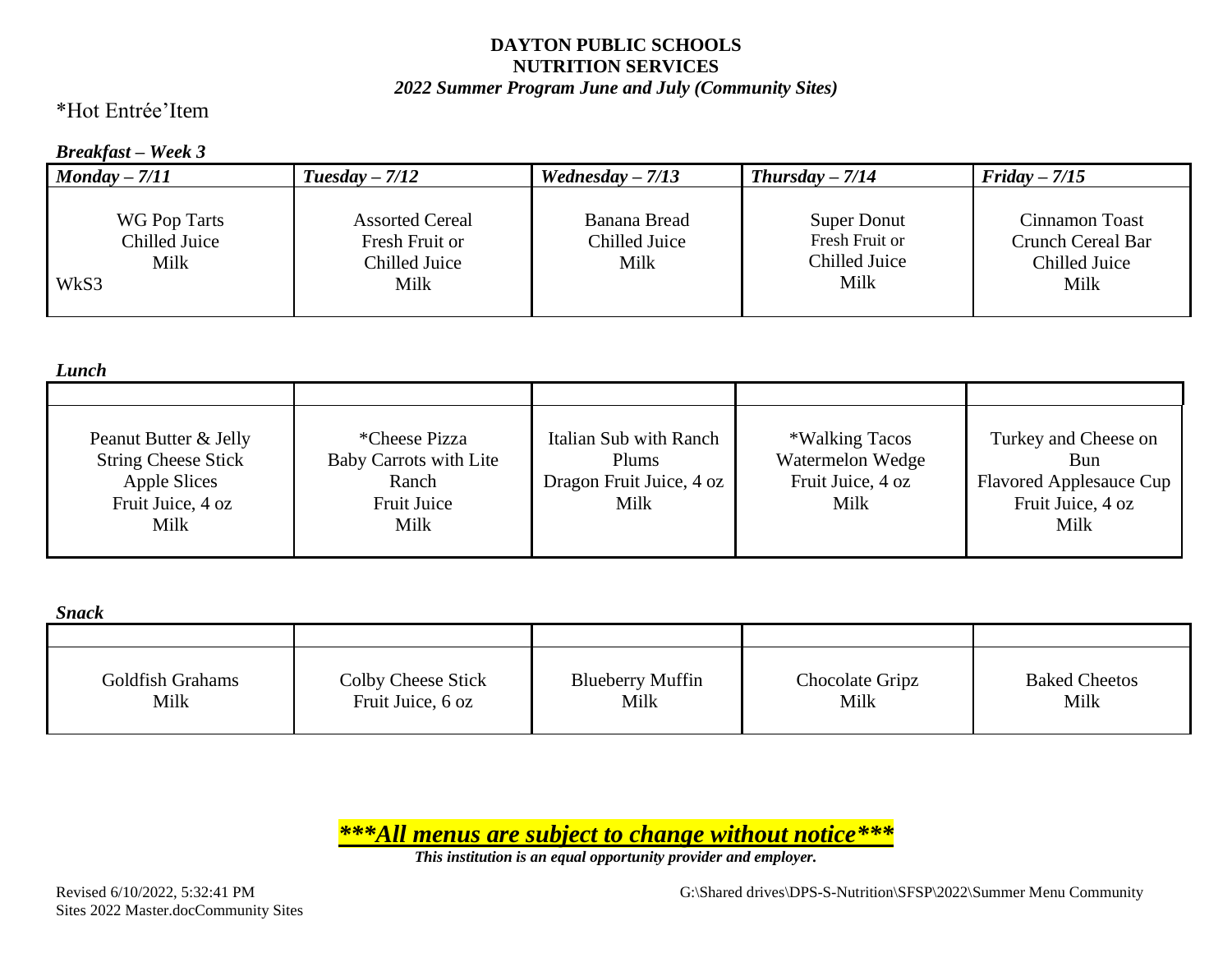#### *2022 Summer Program June and July (Community Sites)*

### \*Hot Entrée'Item

#### *Breakfast - Week 1*

| $\textit{Monday} - 07/18$                                                                                           | $Tuesday - 07/19$                                         | Wednesday $-07/20$                                                                                                   | Thursday $-07/21$                                                            | $Friday - 07/22$                                                                        |
|---------------------------------------------------------------------------------------------------------------------|-----------------------------------------------------------|----------------------------------------------------------------------------------------------------------------------|------------------------------------------------------------------------------|-----------------------------------------------------------------------------------------|
| <b>Super Donut</b><br>Chilled Juice<br>Milk<br>WkS1                                                                 | Belgian Waffle<br>Fresh Fruit or<br>Chilled Juice<br>Milk | Asstd. Cereal<br>Chilled Juice<br>Milk                                                                               | Banana Choc. Chunk<br>Benefit Bar<br>Fresh Fruit or<br>Chilled Juice<br>Milk | <b>WG Pop Tarts</b><br>Chilled Juice<br>Milk                                            |
| Lunch                                                                                                               |                                                           |                                                                                                                      |                                                                              |                                                                                         |
| Italian Sub with Ranch<br>Dressing<br><b>String Cheese Stick</b><br><b>Apple Slices</b><br>Fruit Juice, 4 oz & Milk | *Cheese Pizza<br>Fresh Plum<br>Fruit Juice, 4 oz<br>Milk  | Chicken Salad on Wheat<br><b>String Cheese Stick</b><br><b>Flavored Applesauce Cups</b><br>Fruit Juice, 4 oz<br>Milk | *Hot Dog on a Bun<br>Fresh Kiwi<br>Fruit Juice, 4 oz<br>Milk<br>Mustard      | Ham & Cheese on Bun<br>with Mustard<br>Fresh Orange Wedges<br>Fruit Juice, 4 oz<br>Milk |
| <b>Snack</b>                                                                                                        |                                                           |                                                                                                                      |                                                                              |                                                                                         |
| <b>Goldfish Crackers</b><br>Fruit Juice, 6 oz                                                                       | <b>Cool Ranch Doritos</b><br>Milk                         | Granola Bar<br>Milk                                                                                                  | Scooby Doo Grahams<br>Chocolate Milk                                         | <b>Colby Cheese Cubes</b><br>Fruit Juice, 6 oz                                          |

*\*\*\*All menus are subject to change without notice\*\*\**